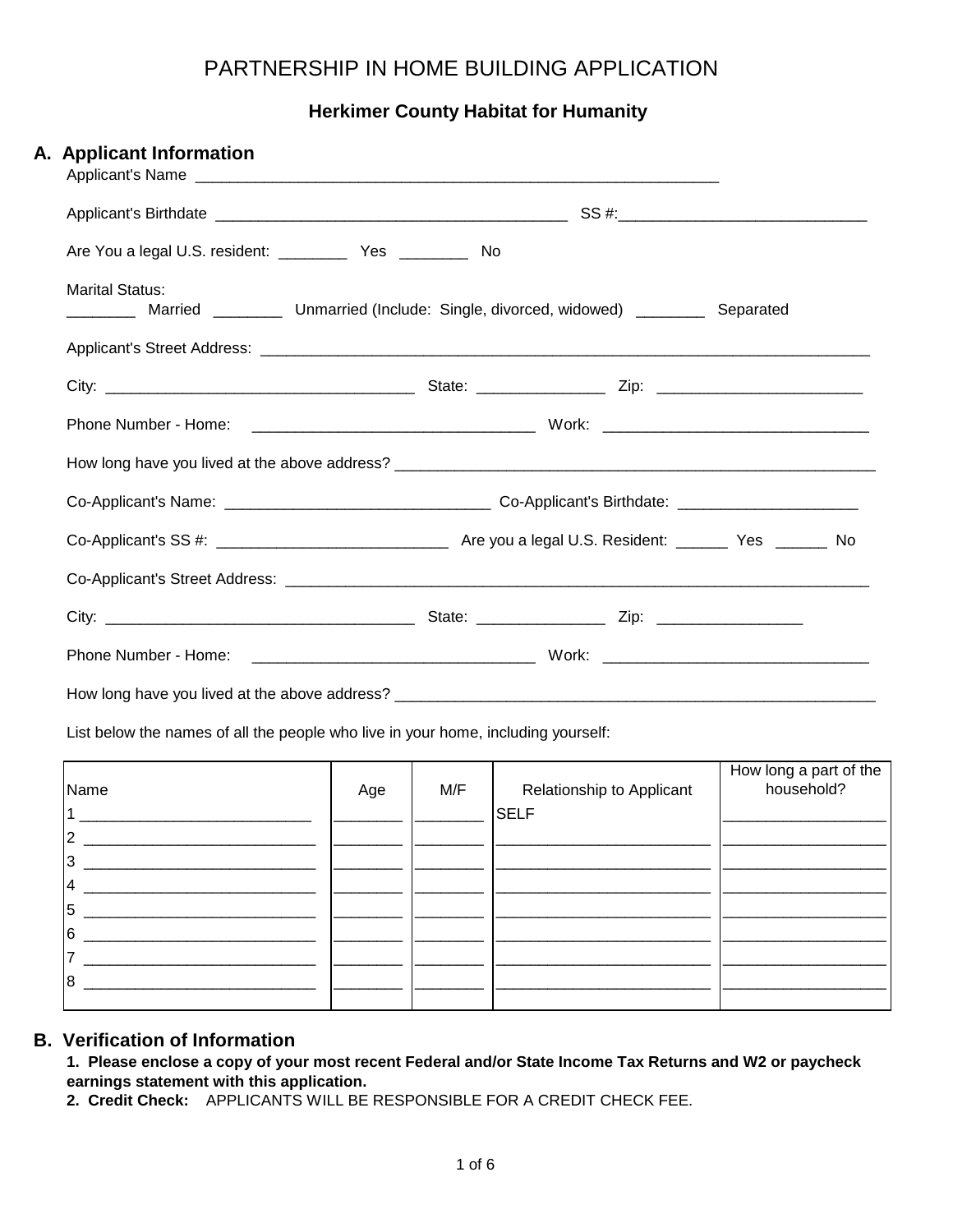| <b>C. Present Housing Situation:</b>                                                               |                         |               |               | ________ Owned _________ Rented ________ Other (Please describe): _________________________________               |
|----------------------------------------------------------------------------------------------------|-------------------------|---------------|---------------|-------------------------------------------------------------------------------------------------------------------|
| Number of bedrooms: (Please Circle) 1 2 3 4 5                                                      |                         |               |               |                                                                                                                   |
|                                                                                                    |                         |               |               | Other rooms in the house: ________Kitchen ________________Bathroom ____________Living Room __________ Dining Room |
|                                                                                                    |                         |               |               | If Renting, What is your monthly rent? ___________________________Does this include utilities? ____________       |
|                                                                                                    |                         |               |               |                                                                                                                   |
|                                                                                                    |                         |               |               |                                                                                                                   |
|                                                                                                    |                         |               |               |                                                                                                                   |
|                                                                                                    |                         |               |               |                                                                                                                   |
| D. Income:<br>Applicant 1: I work _________ job(s). I work ________ hours per week.                |                         |               |               |                                                                                                                   |
|                                                                                                    |                         |               |               |                                                                                                                   |
| 1. Before deductions, my job pays \$ ________________ per (circle below which applies)             |                         |               |               |                                                                                                                   |
|                                                                                                    | week 2 weeks month year |               |               |                                                                                                                   |
| 2. After deductions, I bring home a check of \$__________________ per (circle below which applies) |                         |               |               |                                                                                                                   |
|                                                                                                    | week                    | 2 weeks month |               | year                                                                                                              |
| 3. I work _________ hours of overtime in an average (circle which applies)                         |                         |               |               |                                                                                                                   |
|                                                                                                    | week                    |               | 2 weeks month | year                                                                                                              |
|                                                                                                    |                         |               |               |                                                                                                                   |
|                                                                                                    |                         |               |               |                                                                                                                   |
|                                                                                                    |                         |               |               | Zip _________________________                                                                                     |
|                                                                                                    |                         |               |               |                                                                                                                   |
| 5. I have worked this job _________ years and ________ months.                                     |                         |               |               |                                                                                                                   |
|                                                                                                    |                         |               |               |                                                                                                                   |

7. If you have more than one job, list employer, supervisor, job title, address and telephone number for each job on attached sheet(s).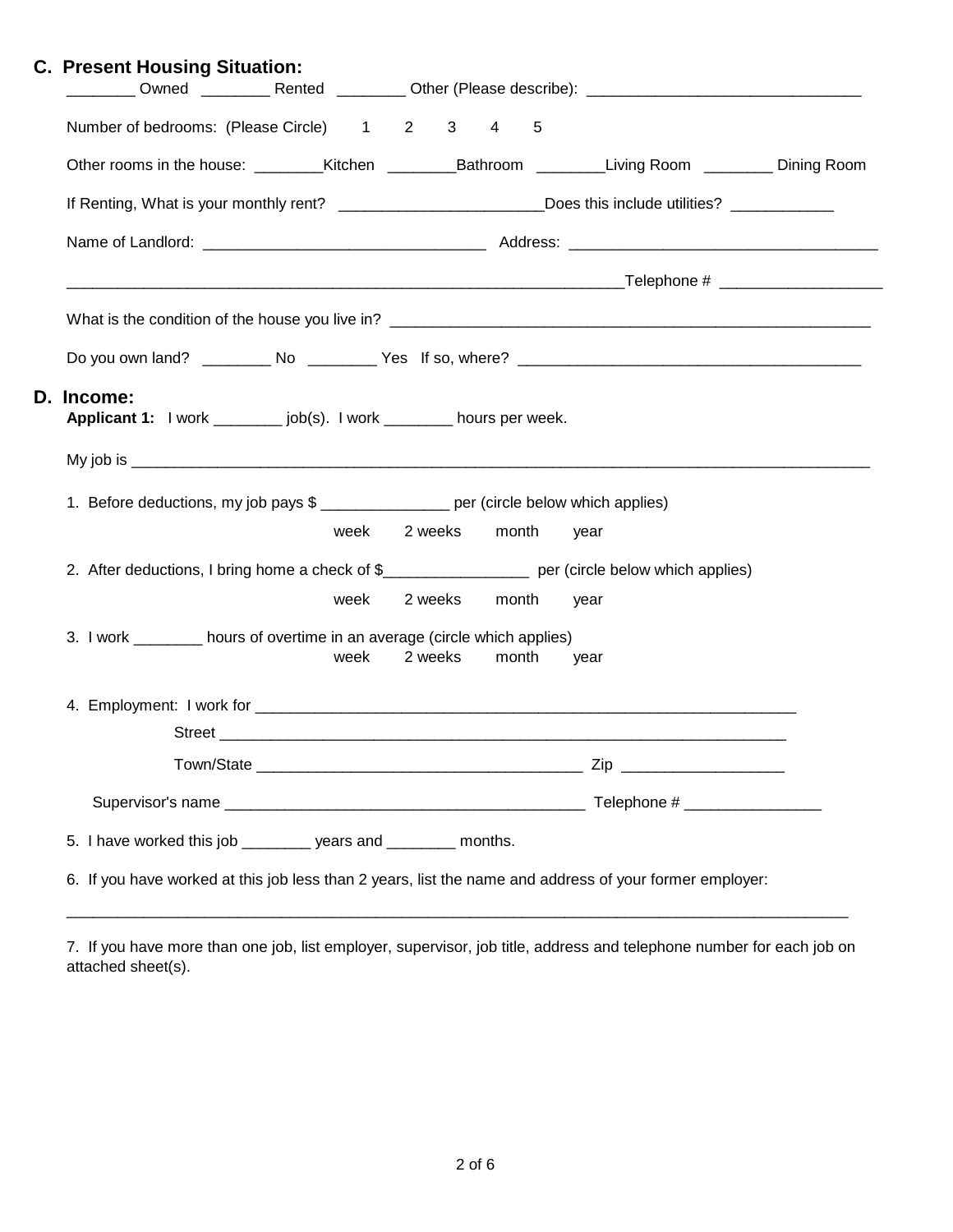| week |  |                                                                                                                                                                                                                                                                                                                                                                                                                                                                                                                                                                                                                                                                                                                                         |
|------|--|-----------------------------------------------------------------------------------------------------------------------------------------------------------------------------------------------------------------------------------------------------------------------------------------------------------------------------------------------------------------------------------------------------------------------------------------------------------------------------------------------------------------------------------------------------------------------------------------------------------------------------------------------------------------------------------------------------------------------------------------|
|      |  | year                                                                                                                                                                                                                                                                                                                                                                                                                                                                                                                                                                                                                                                                                                                                    |
|      |  |                                                                                                                                                                                                                                                                                                                                                                                                                                                                                                                                                                                                                                                                                                                                         |
|      |  |                                                                                                                                                                                                                                                                                                                                                                                                                                                                                                                                                                                                                                                                                                                                         |
|      |  |                                                                                                                                                                                                                                                                                                                                                                                                                                                                                                                                                                                                                                                                                                                                         |
|      |  |                                                                                                                                                                                                                                                                                                                                                                                                                                                                                                                                                                                                                                                                                                                                         |
|      |  |                                                                                                                                                                                                                                                                                                                                                                                                                                                                                                                                                                                                                                                                                                                                         |
|      |  | Applicant 2: I work __________ job(s). I work _________ hours per week.<br>1. Before deductions, my job pays \$ _________________ per (circle below which applies)<br>week 2 weeks month year<br>2. After deductions, I bring home a check of \$_____________________ per (circle below which applies)<br>2 weeks month year<br>3. I work ________ hours of overtime in an average (circle which applies)<br>week 2 weeks month<br>5. I have worked this job _________ years and ________ months.<br>$\bullet$ if the interest in the contract of the contract of the contract of the contract of the contract of the contract of the contract of the contract of the contract of the contract of the contract of the contract of the c |

6. If you have worked at this job less than 2 years, list the name and address of your former employer: \_\_\_\_\_\_\_\_\_\_\_\_\_\_\_\_\_\_\_\_\_\_\_\_\_\_\_\_\_\_\_\_\_\_\_\_\_\_\_\_\_\_\_\_\_\_\_\_\_\_\_\_\_\_\_\_\_\_\_\_\_\_\_\_\_\_\_\_\_\_\_\_\_\_\_\_\_\_\_\_\_\_\_\_\_\_\_\_\_\_\_

7. If you have more than one job, list employer, supervisor, job title, address and telephone number for each job on attached sheet(s).

**Other income:** (Include: TANF, Food Stamps, Social Security, SSI, Disibility, Child Support, etc.)

| Name-Who receives the income | Kind-What Kind of Income | Monthly Amount |
|------------------------------|--------------------------|----------------|
|                              |                          |                |
|                              |                          |                |
|                              |                          |                |
|                              |                          |                |
|                              |                          |                |

#### **E. Assets**: (Include: Savings, Stocks, Bonds, Automobiles, Other Vehicles, Property, Life Insurance, etc.)

| Type of Asset | Name of Bank/Location | Value |
|---------------|-----------------------|-------|
| $\mathbf 1$   |                       |       |
| 2.            |                       |       |
| 3.            |                       |       |
| 14.           |                       |       |
| 15.           |                       |       |
| 16.           |                       |       |
| '7.           |                       |       |
|               |                       |       |

**F. Debts:** (To whom does the family owe money?) Include all credit cards held listed by largest amounts first. Do not list utilities unless currently overdue. 3 of 6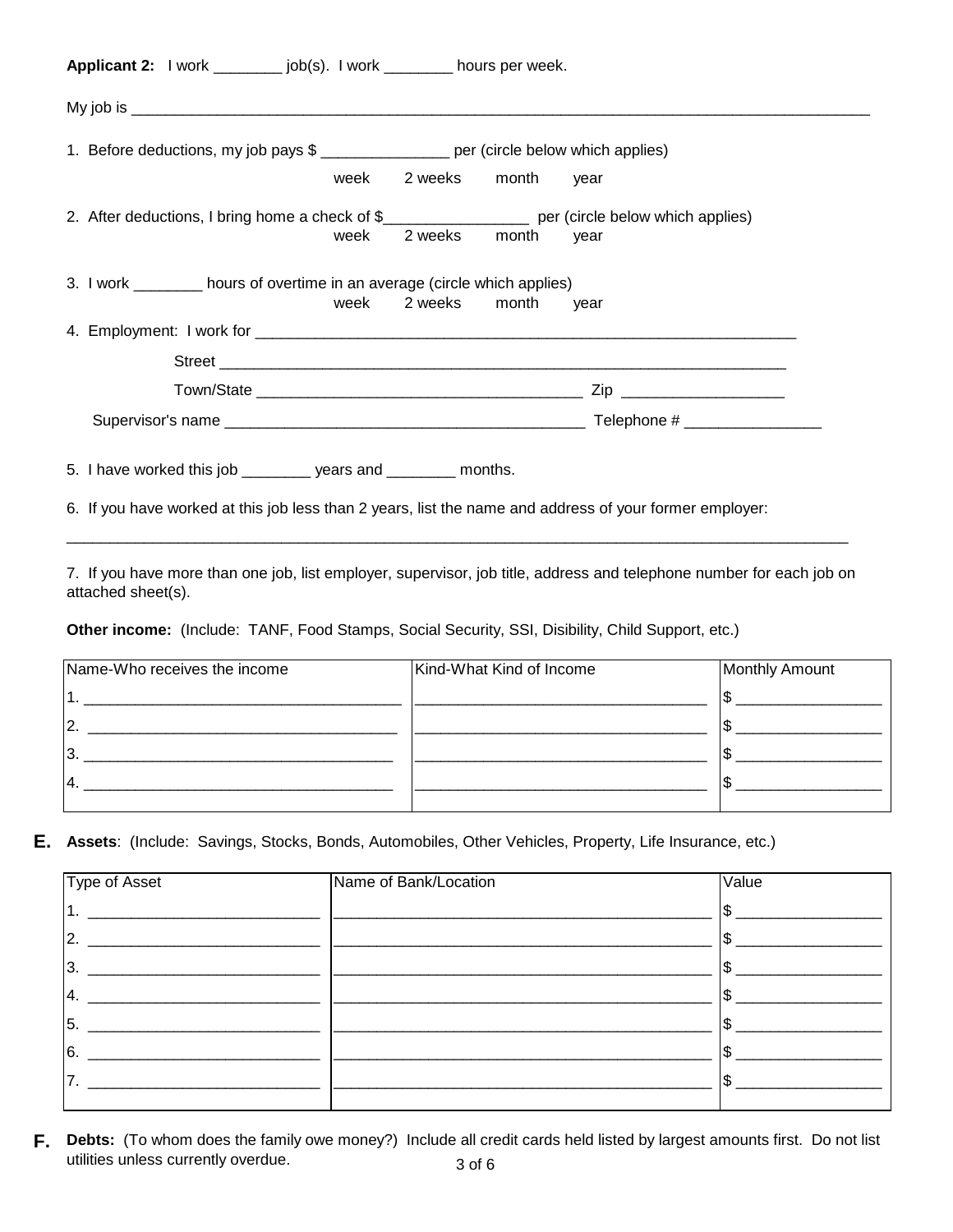| Person/Company                                                                                        | What for? | <b>Amount Owed</b>  | Monthly Payment |
|-------------------------------------------------------------------------------------------------------|-----------|---------------------|-----------------|
|                                                                                                       |           |                     |                 |
|                                                                                                       |           |                     |                 |
|                                                                                                       |           |                     |                 |
|                                                                                                       |           |                     |                 |
|                                                                                                       |           |                     |                 |
|                                                                                                       |           |                     |                 |
|                                                                                                       |           |                     |                 |
|                                                                                                       |           |                     |                 |
|                                                                                                       |           |                     |                 |
|                                                                                                       |           |                     |                 |
|                                                                                                       |           |                     |                 |
| Do you pay child support? ______________ yes _____________ no                                         |           |                     |                 |
| If so, are your payments current? ______________ yes _____________ no                                 |           |                     |                 |
| How much per month? \$___________________________________Until ______________(month)___________(year) |           |                     |                 |
|                                                                                                       |           | ATUEB INFABILITIAN. |                 |

# **OTHER INFORMATION**

Please state why you are applying to Habitat for Humanity for a house.

What will you and your family do to help build your own house and other Habitat houses?

Is there anything else Habitat should know about you and your family?